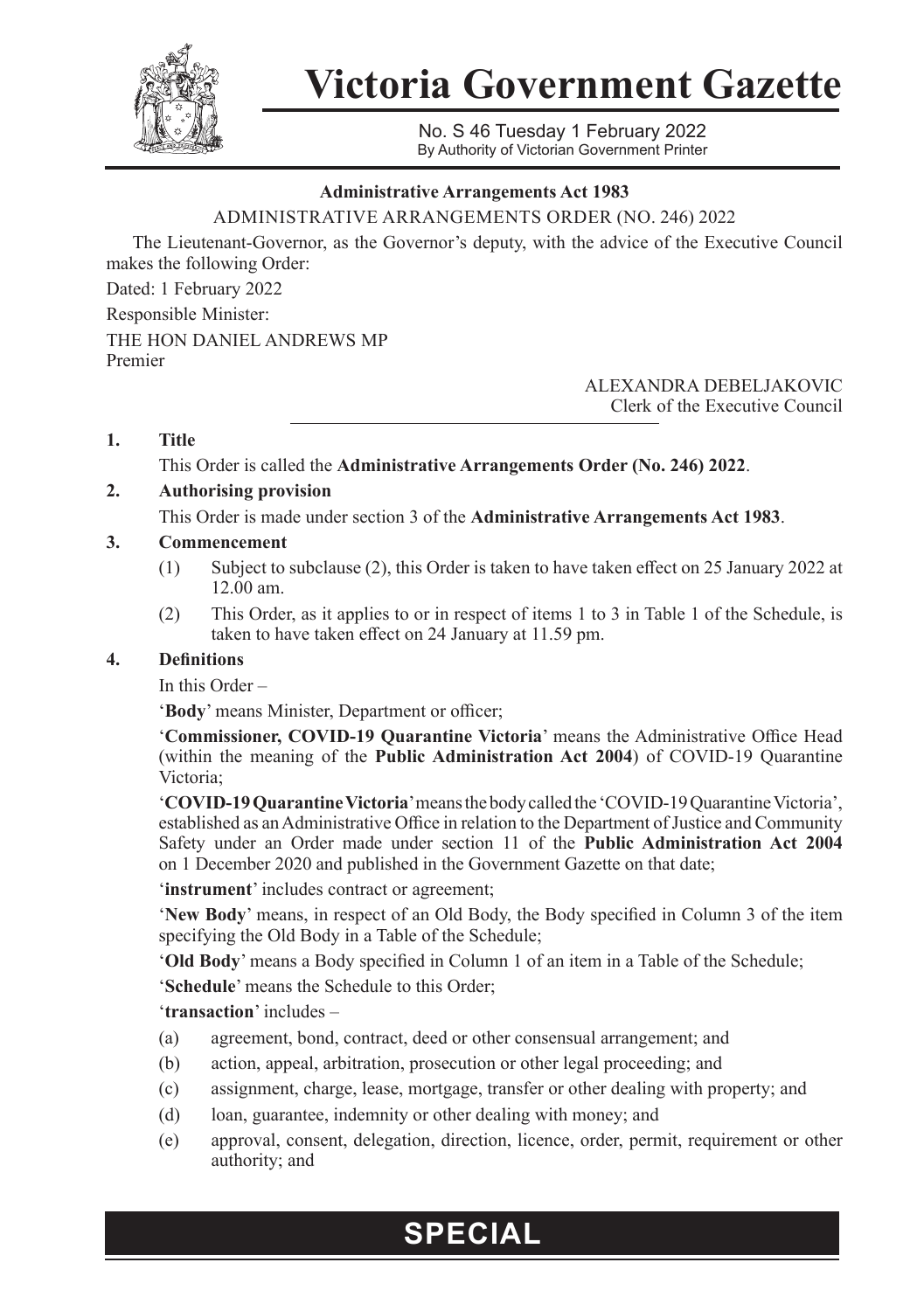- (f) notice; and
- (g) any other act, entitlement or liability at law.

#### **5. Construction of references**

- (1) A reference to an Old Body in any one or more of the following is taken to be a reference to the New Body –
	- (a) an Act or a provision of an Act specified in an item in a Table of the Schedule;
	- (b) a statutory instrument or other instrument made under an Act specified in an item in a Table of the Schedule;
	- (c) any other instrument specified in an item in a Table of the Schedule.
- (2) A reference to an Old Body in respect of any matter or thing done under an Act or a provision of an Act (other than the making of an instrument referred to in subclause (1)(b) or (c)) that is specified in an item in a Table of the Schedule is taken to be a reference to the New Body.
- (3) For the purposes of this clause, a reference to an Old Body acting jointly and severally in Column 1 of an item in a Table of the Schedule is to be read as a reference to that Old Body acting in one of the following ways (however described in a previous Order made under section 3 of the **Administrative Arrangements Act 1983**), as the case requires –
	- (a) on its own;
	- (b) with another Old Body specified in that item;
	- (c) with 2 or more other Old Bodies specified in that item.
- (4) For the purposes of this clause, a reference to an Old Body acting jointly in Column 1 of an item in a Table of the Schedule is to be read as a reference to that Old Body acting in one of the following ways (however described in a previous Order made under section 3 of the **Administrative Arrangements Act 1983**), as the case requires –
	- (a) with another Old Body specified in that item;
	- (b) with 2 or more other Old Bodies specified in that item.

#### **6. Saving of existing transactions**

If a transaction happened in relation to an Old Body before this Order takes effect in respect of the item specifying the Old Body –

- (a) the transaction continues as if this Order were not made;
- (b) the transaction may be given effect to, or enforced or completed, by or in relation to the New Body in the same way as it would have been given effect to, or enforced or completed, by or in relation to the Old Body.

#### **7. Keeping financial accounts and reports**

Despite this Order taking effect in respect of the itemsin Table 1 of the Schedule, the Secretary to a Department that is an Old Body specified in those items must ensure, for the purposes of the **Financial Management Act 1994,** that, during the period starting on 1 July 2021 and ending on 25 January 2022, financial accounts are kept and reports are provided in relation to a function under an Act specified in those items that is transferred to the Secretary to a Department that is the New Body.

#### **8. Providing financial accounts and reports**

For the purpose of enabling the Secretary to a Department that is an Old Body specified in an item in a Table of the Schedule to comply with clause 7, the Secretary to a Department that is the New Body to which a function referred to in that clause is transferred, must, if requested by the Old Body, provide that Old Body with any financial accounts and records or other information.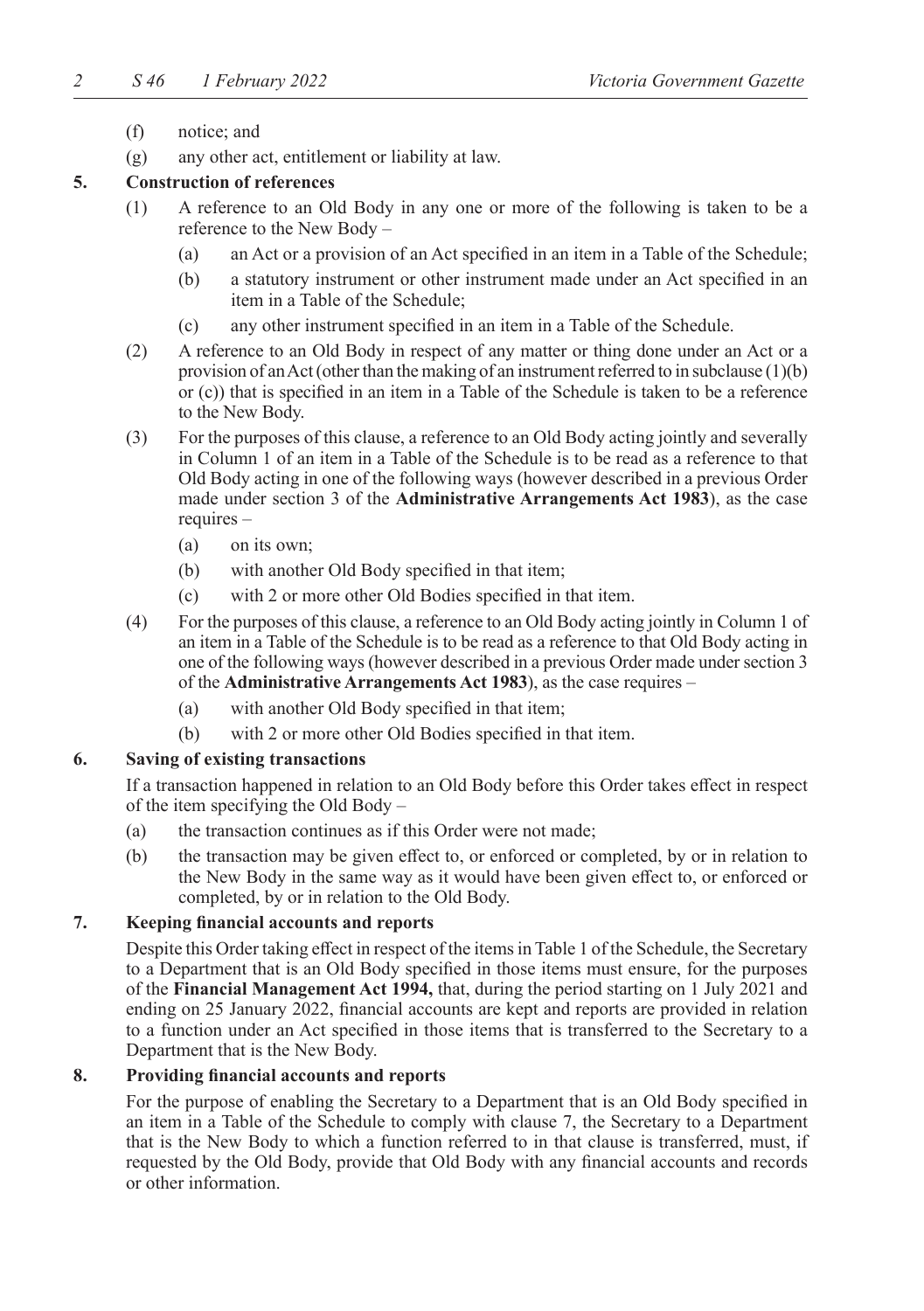| <b>Item</b><br>No. | Column 1<br>(Old Body)                                                                                                     | Column <sub>2</sub><br>(Act, provision of Act, instrument or transaction)                                                                                                                                                                                                                                                                                                                                                                                                                                                                                                                                                                                                                                                                                                           | Column 3<br>(New Body)                |
|--------------------|----------------------------------------------------------------------------------------------------------------------------|-------------------------------------------------------------------------------------------------------------------------------------------------------------------------------------------------------------------------------------------------------------------------------------------------------------------------------------------------------------------------------------------------------------------------------------------------------------------------------------------------------------------------------------------------------------------------------------------------------------------------------------------------------------------------------------------------------------------------------------------------------------------------------------|---------------------------------------|
| 1.                 | Minister for<br>Police                                                                                                     | Public Health and Wellbeing Act 2008 -<br>Sections 3 to 11, 15, 17 to 19, 20(2), 20(3),<br>20(6), 21 to 23, 28, 30, 31, Division 4 of Part 5,<br>Divisions 1 and 2 of Part 8, Parts 9 and 10 (except<br>section 198), section 208 and Divisions 2 to 6 of<br>Part 11 (except sections 233, 235, 236 and 237)<br>in so far as those provisions relate to people in<br>Victoria who, for the purpose of eliminating or<br>reducing the serious risk to public health posed<br>by the COVID-19 pandemic, are detained in or<br>directed to remain in, or are staying in, quarantine,<br>isolation or emergency accommodation at a<br>place (being a hotel or other facility or class of<br>facility), designated by the Minister for Police and<br>published in the Government Gazette | Minister for<br>Health                |
| 2.                 | Secretary,<br>Department<br>of Health,<br>Commissioner,<br>COVID-19<br>Quarantine<br>Victoria,<br>jointly and<br>severally | The Act or provisions of the Act listed in Column 2<br>of Item 1, to the extent specified in that item                                                                                                                                                                                                                                                                                                                                                                                                                                                                                                                                                                                                                                                                              | Secretary,<br>Department<br>of Health |
| 3.                 | Department<br>of Health,<br>COVID-19<br>Quarantine<br>Victoria,<br>jointly and<br>severally                                | The Act or provisions of the Act listed in Column 2<br>of Item 1, to the extent specified in that item                                                                                                                                                                                                                                                                                                                                                                                                                                                                                                                                                                                                                                                                              | Department<br>of Health               |
| 4.                 | Minister for<br>Health                                                                                                     | Public Health and Wellbeing Act 2008 -<br>Sections 3 to 11, 15, 17 to 19, 20(2), 20(3), 20(6),<br>$\bullet$<br>20A, 21 to 23, 28, 30, 31, Division 4 of Part 5,<br>Divisions 1 and 2 of Part 8, Divisions 1 and 5 of<br>Part 8A, Division 6 of Part 8A (except sections<br>165BI, 165BJ and 165BM), Division 6A of Part<br>8A, sections 165BR, 165BS, 165CN, 165CO,<br>165CU, Parts 9 and 10 (except section 198 and<br>sections 200A, 200B and 200C), section 208,<br>Divisions 2, 3, 4, 4A, 5 and 6 of Part 11 (except<br>sections 233, 235, 236 and 237) and Part 14 in so                                                                                                                                                                                                       | Minister for<br>Police                |

far as those provisions relate to:

## **SCHEDULE**

### **Table 1**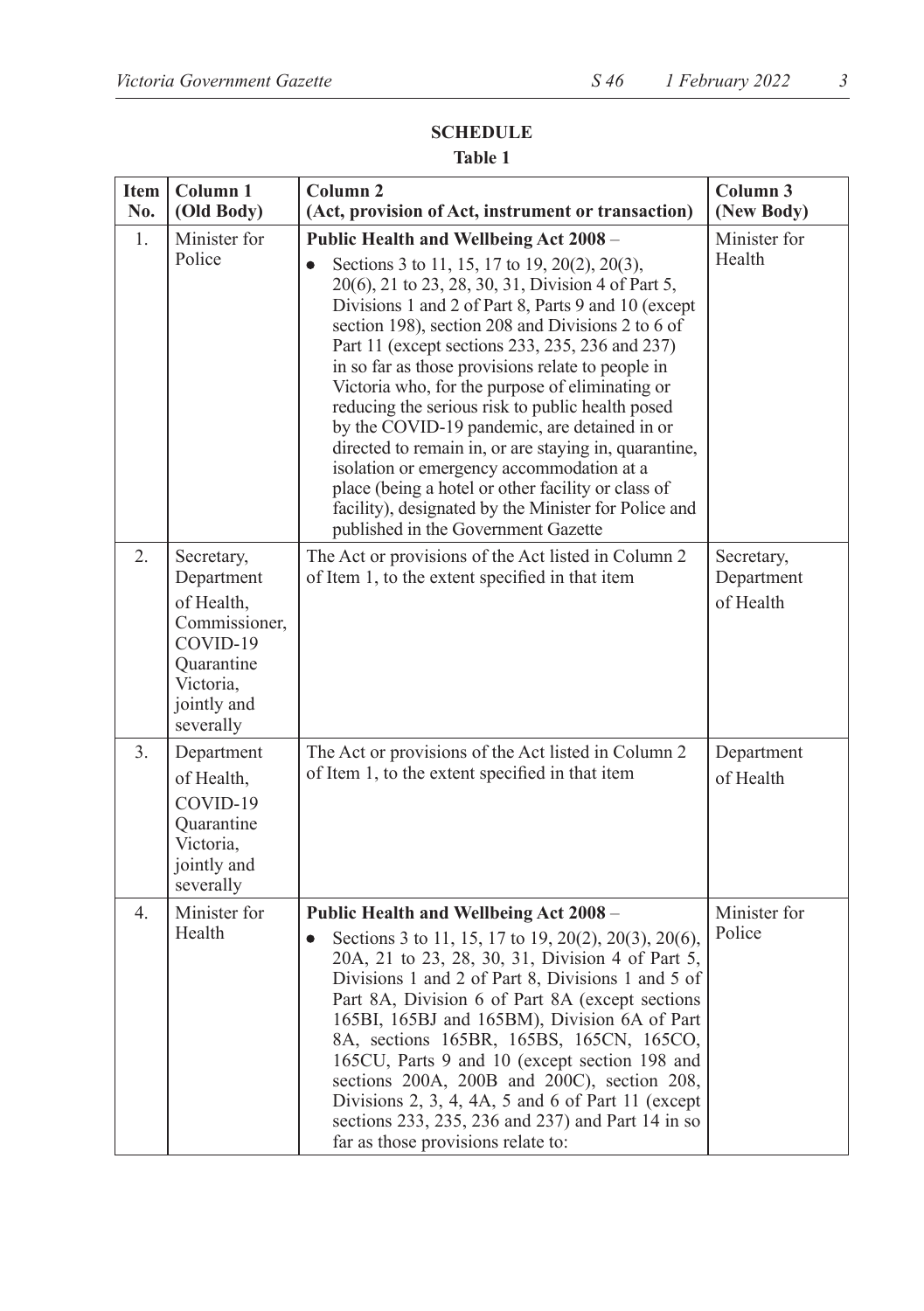| <b>Item</b><br>No. | Column 1<br>(Old Body) | Column <sub>2</sub><br>(Act, provision of Act, instrument or transaction)                                                                                                                                                                                                                                                                                                                                                                          | Column 3<br>(New Body) |
|--------------------|------------------------|----------------------------------------------------------------------------------------------------------------------------------------------------------------------------------------------------------------------------------------------------------------------------------------------------------------------------------------------------------------------------------------------------------------------------------------------------|------------------------|
|                    |                        | people in Victoria who, for the purpose of<br>eliminating or reducing the serious risk to public<br>health posed by the COVID-19 pandemic,<br>are detained in or directed to remain in, or are<br>staying in, quarantine, isolation or emergency<br>accommodation at a place (being a hotel or<br>other facility or class of facility), designated<br>by the Minister for Police and published in the<br>Government Gazette (quarantine place); or |                        |
|                    |                        | the exercise of powers in relation to the detention<br>$\bullet$<br>of people at a place (being a hotel or other facility<br>or class of facility), designated by the Minister for<br>Police and published in the Government Gazette,<br>for the purpose of eliminating or reducing<br>the serious risk to public health posed by the<br>COVID-19 pandemic, who are:                                                                               |                        |
|                    |                        | people who are arriving, or have arrived,<br>$\circ$<br>in Victoria from overseas (excluding<br>maritime passengers in accordance with<br>the arrangements for cruise ships and<br>maritime vessels as determined by the<br>Commonwealth Government) at:                                                                                                                                                                                           |                        |
|                    |                        | Melbourne International Airport;                                                                                                                                                                                                                                                                                                                                                                                                                   |                        |
|                    |                        | Avalon Airport;                                                                                                                                                                                                                                                                                                                                                                                                                                    |                        |
|                    |                        | Essendon Fields Airport;<br>any other international airport in<br>Victoria;                                                                                                                                                                                                                                                                                                                                                                        |                        |
|                    |                        | an international port in Victoria or<br>the coastal waters of Victoria; or                                                                                                                                                                                                                                                                                                                                                                         |                        |
|                    |                        | another place that is designated<br>by the Minister for Police and<br>published in the Government<br>Gazette; or                                                                                                                                                                                                                                                                                                                                   |                        |
|                    |                        | people who are in Victoria and who are<br>$\circlearrowright$<br>unable to self-isolate or self-quarantine at<br>their ordinary place of residence or other<br>suitable premises; or                                                                                                                                                                                                                                                               |                        |
|                    |                        | the transportation by or on behalf of COVID-19<br>Quarantine Victoria of people in Victoria who<br>are to be detained in or have been detained in a<br>quarantine place; or                                                                                                                                                                                                                                                                        |                        |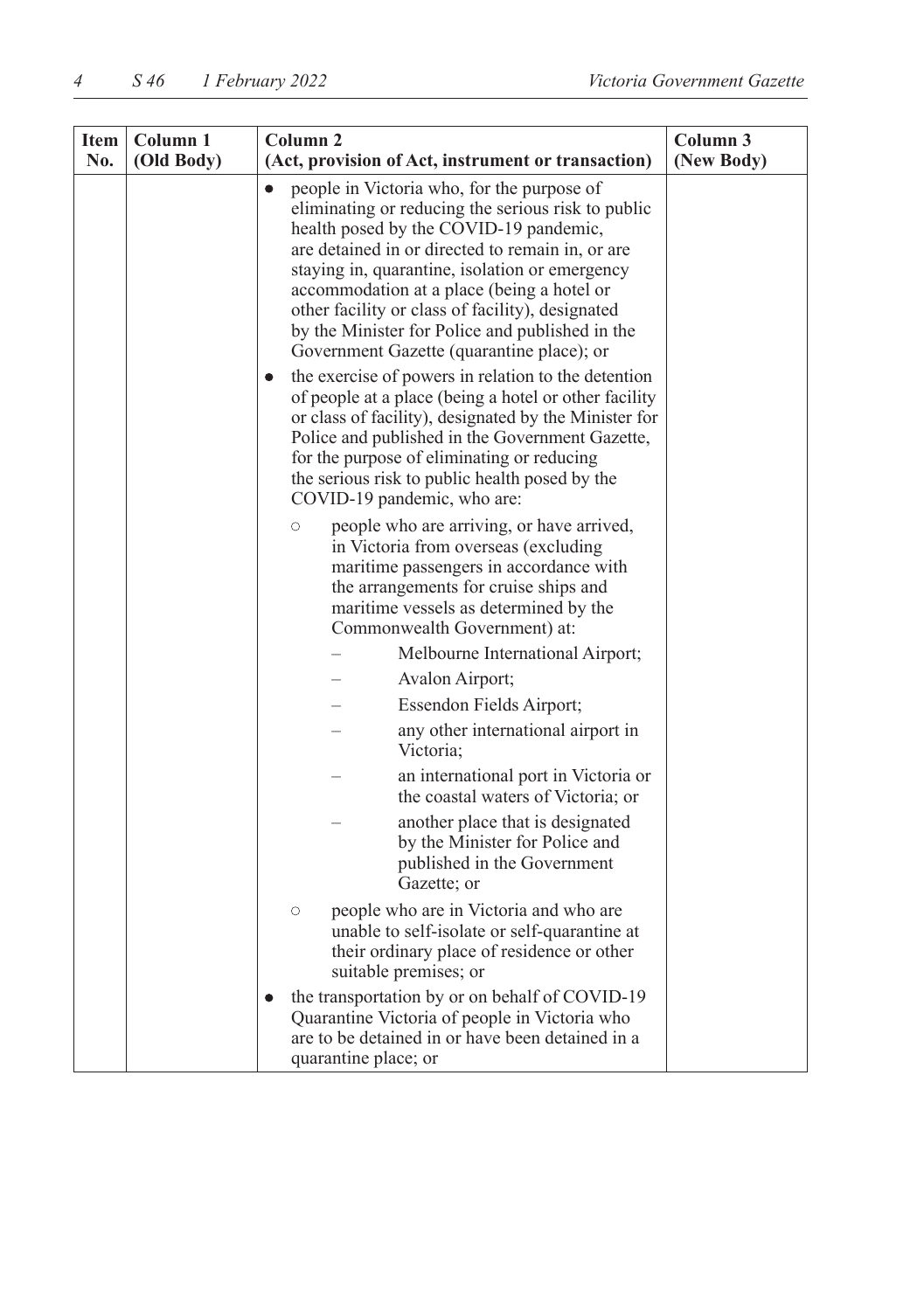| <b>Item</b><br>No. | Column 1<br>(Old Body)                | Column <sub>2</sub><br>(Act, provision of Act, instrument or transaction)                                                                                                                                                                                                                                                                                                                                   | Column 3<br>(New Body)                                                                                                  |
|--------------------|---------------------------------------|-------------------------------------------------------------------------------------------------------------------------------------------------------------------------------------------------------------------------------------------------------------------------------------------------------------------------------------------------------------------------------------------------------------|-------------------------------------------------------------------------------------------------------------------------|
|                    |                                       | the exercise of powers in relation to people<br>$\bullet$<br>who are arriving, or have arrived, in Victoria<br>from overseas (excluding maritime passengers<br>in accordance with the arrangements for cruise<br>ships and maritime vessels as determined by the<br>Commonwealth Government) at:                                                                                                            |                                                                                                                         |
|                    |                                       | Melbourne International Airport;<br>$\circ$                                                                                                                                                                                                                                                                                                                                                                 |                                                                                                                         |
|                    |                                       | Avalon Airport;<br>$\circ$                                                                                                                                                                                                                                                                                                                                                                                  |                                                                                                                         |
|                    |                                       | Essendon Fields Airport;<br>O                                                                                                                                                                                                                                                                                                                                                                               |                                                                                                                         |
|                    |                                       | any other international airport in Victoria;<br>$\circ$                                                                                                                                                                                                                                                                                                                                                     |                                                                                                                         |
|                    |                                       | an international port in Victoria or the<br>$\circ$<br>coastal waters of Victoria; or                                                                                                                                                                                                                                                                                                                       |                                                                                                                         |
|                    |                                       | another place that is designated by the<br>$\bigcirc$<br>Minister for Police and published in the<br>Government Gazette                                                                                                                                                                                                                                                                                     |                                                                                                                         |
|                    |                                       | for the purpose of eliminating or reducing the<br>serious risk to public health posed by the COVID-19<br>pandemic, if those people are or may be detained<br>or directed or ordered to quarantine or isolate at<br>their ordinary place of residence or other suitable<br>premises or if those people are or may be directed or<br>ordered to comply with other post-arrival conditions<br>or restrictions. |                                                                                                                         |
| 5.                 | Secretary,<br>Department of<br>Health | The Act or provisions of the Act listed in Column 2<br>of Item 4, to the extent specified in that item                                                                                                                                                                                                                                                                                                      | Commissioner,<br>COVID-19<br>Quarantine<br>Victoria,<br>Secretary,<br>Department of<br>Health, jointly<br>and severally |
| 6.                 | Department of<br>Health               | The Act or provisions of the Act listed in Column 2<br>of Item 4, to the extent specified in that item                                                                                                                                                                                                                                                                                                      | COVID-19<br>Quarantine<br>Victoria,<br>Department of<br>Health, jointly<br>and severally                                |

Note: The Administration of Acts – General Order may be located at the Department of Premier and Cabinet's website: https://www.vic.gov.au/general-orders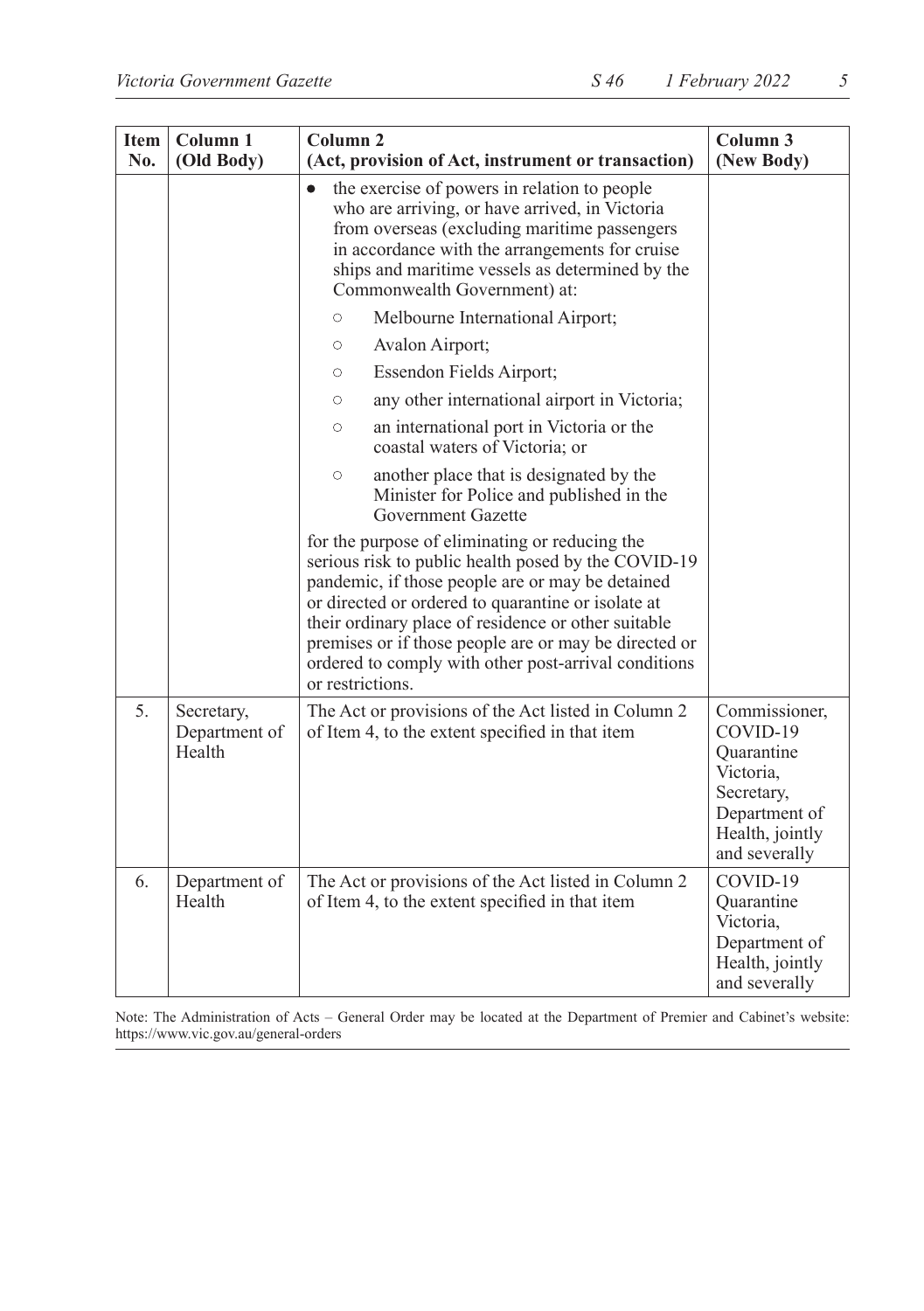This page was left blank intentionally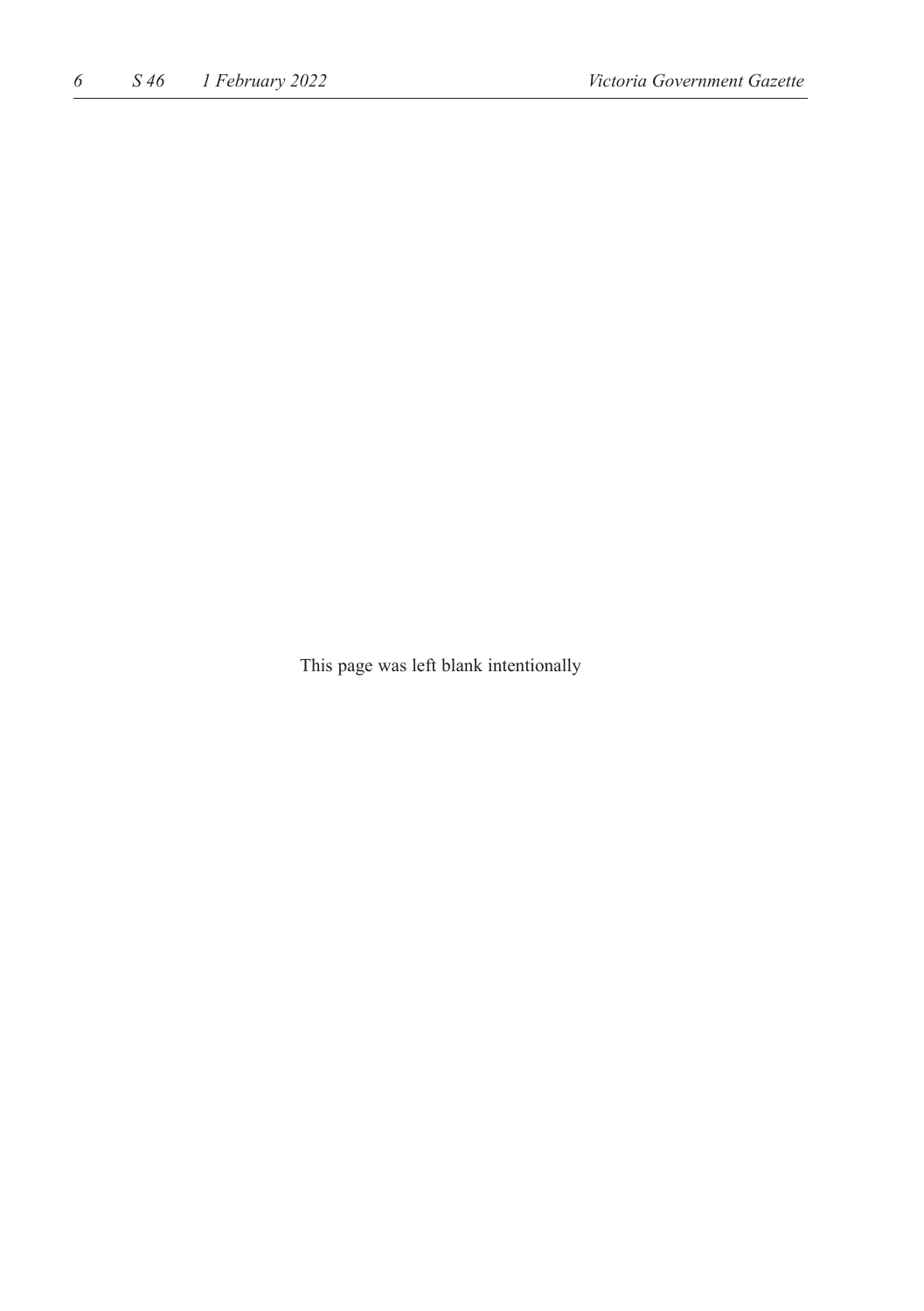This page was left blank intentionally